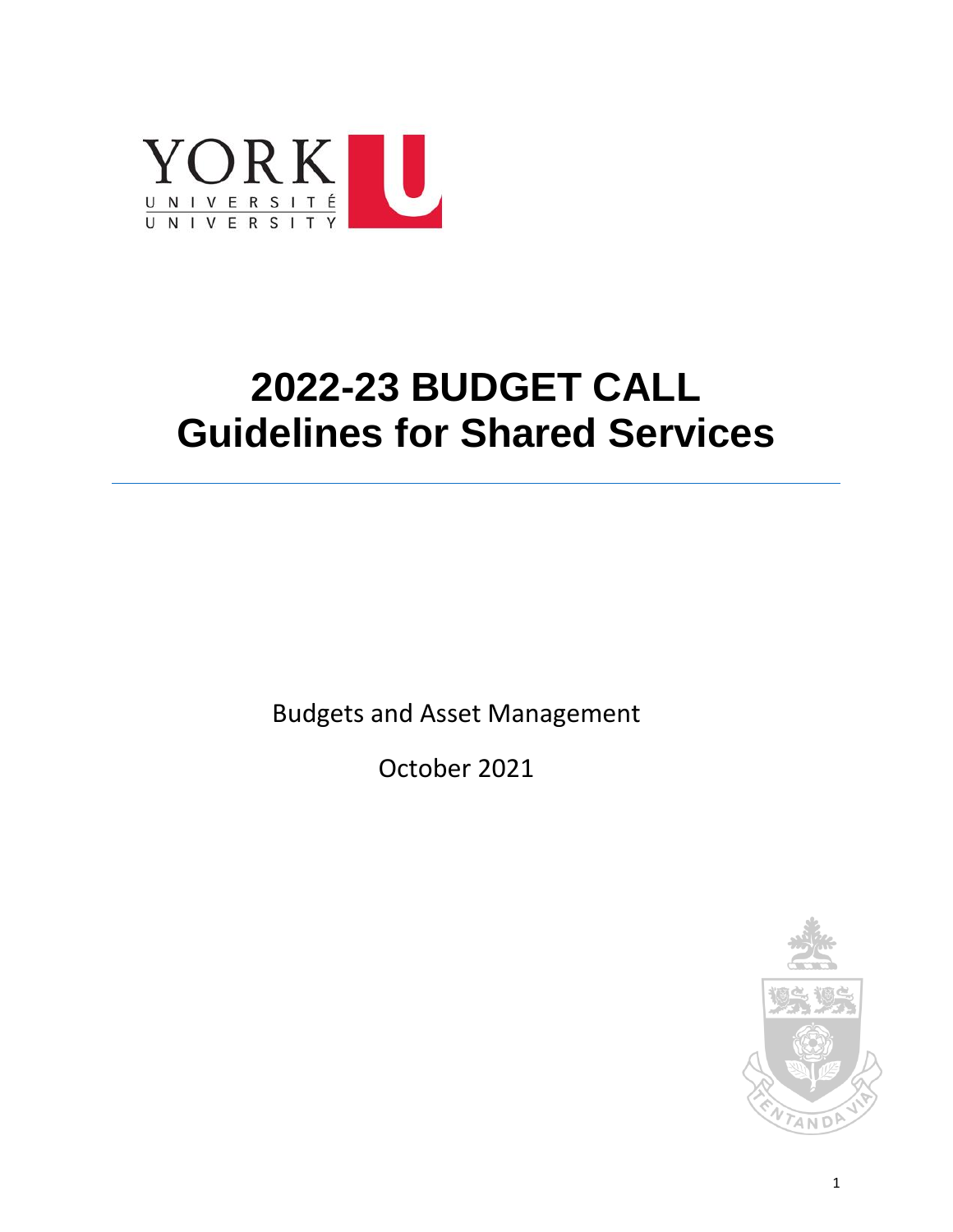# TABLE OF CONTENTS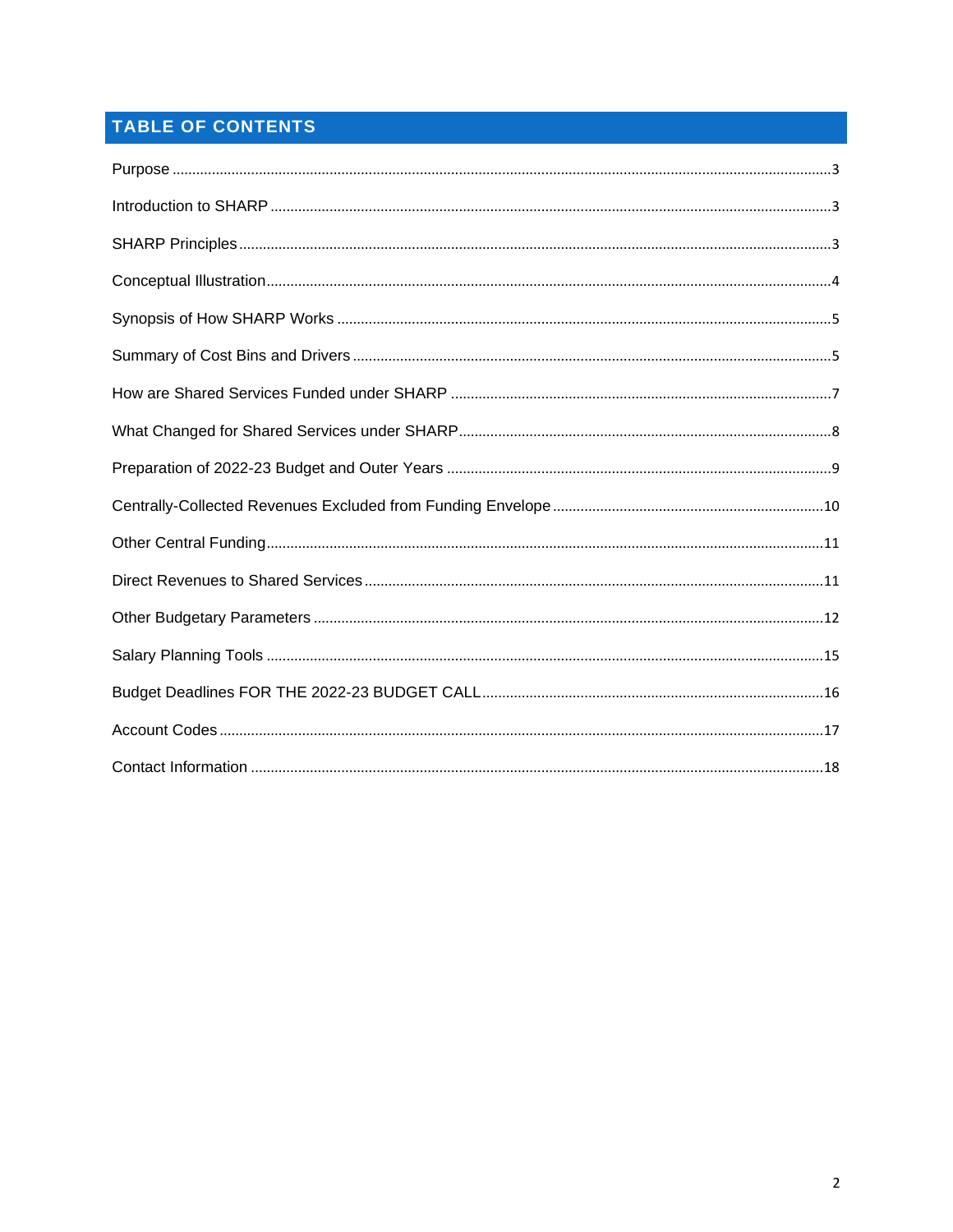### <span id="page-2-0"></span>**PURPOSE**

The intended audience for these Budget Call Guidelines is administrators who manage the financial affairs of administrative units at York University, also referred to as Shared Services. The Budget Call Guidelines will inform the development and submission of administrative budgets.

Separate guidelines are published for Faculties and Ancillary operations.

### <span id="page-2-1"></span>**INTRODUCTION TO SHARP**

York University adopted a new budget model in Fiscal 2017-18 called the Shared Accountability & Resource Planning (SHARP) budget model. The SHARP model replaces the former incremental budget model.

This document will assist administrative units in understanding the SHARP budget model and provide guidelines for preparation of 2022-23 budgets (and rolling budgets for outer financial years).

### <span id="page-2-2"></span>**SHARP PRINCIPLES**

The SHARP budget model was developed through extensive research and wide consultation with the York Community.

SHARP's guiding principles are to:

- Support the academic goals of the institution through the alignment of resources to priorities as outlined in our planning documents (White Paper, University Academic Plan and Faculty/School plans, IR Plans);
- Be transparent;
- Provide for a predictable and sustainable framework for budget planning;
- Provide performance incentives and ensure accountability; and
- Provide for clear and straightforward allocation methodologies.

As a summary, key features of the SHARP budget model include:

- Resource allocation to Faculties reflecting revenues they generate with University-wide costs charged back in a transparent and repeatable manner;
- Formalized budget committees;
- Rigorous shared accountability for resource management closest to the activity and/or decision point (e.g. enrolment targets set at institutional level; Faculties responsible for achieving local enrolment targets and for costs incurred locally); and
- A central University Fund to provide the necessary resources for:
	- $\circ$  Strategic initiatives in line with the University's key priorities
	- o Support to certain Faculties experiencing systemic challenges in aligning revenues with costs, and who are embarking on recovery
	- o Contingency funding to manage institutional risks and unforeseen costs.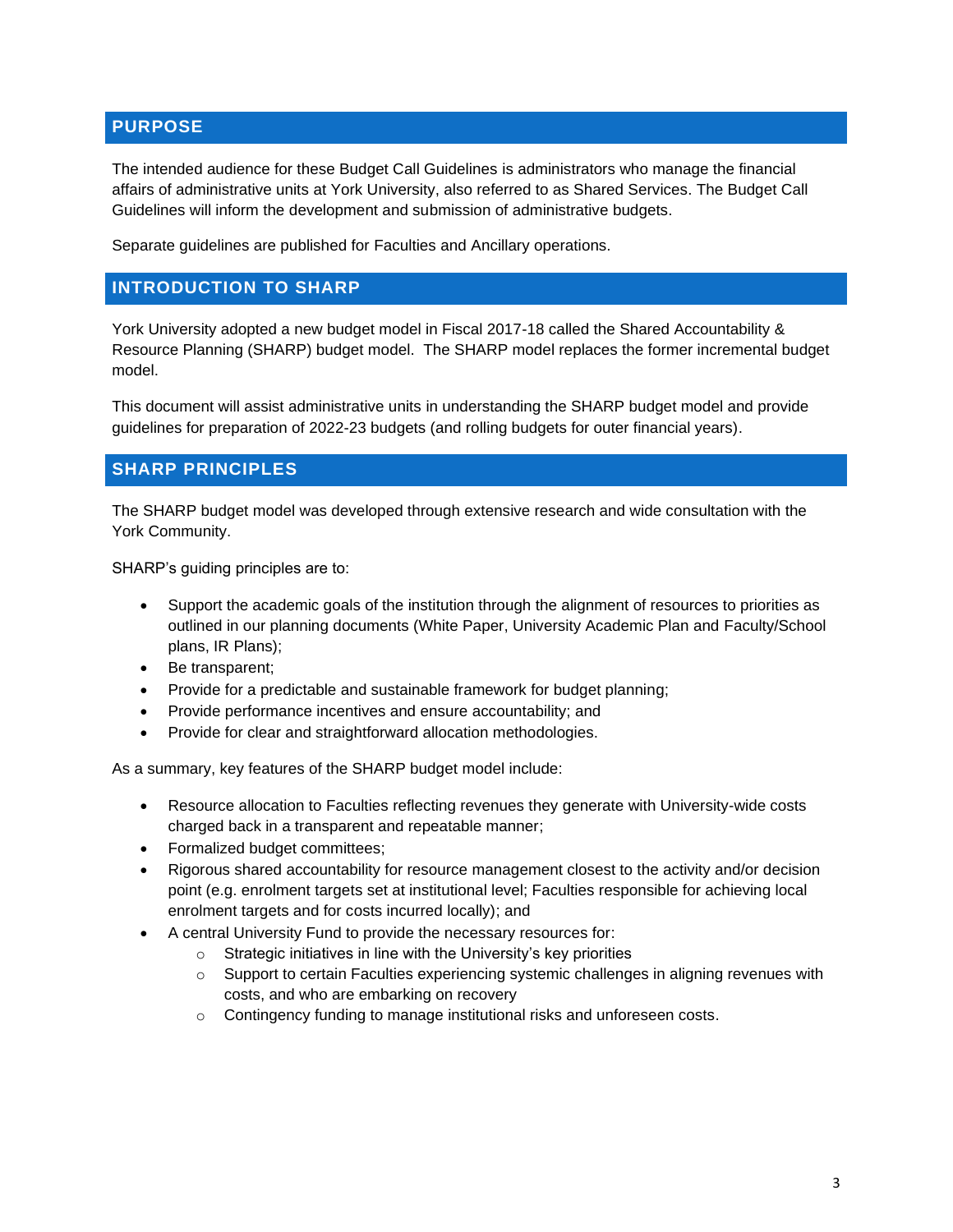### <span id="page-3-0"></span>**CONCEPTUAL ILLUSTRATION**



- \*\* Inter-Faculty tuition and grant revenues for Double Major and Major Minor programs will be allocated to both Faculties.
- Shared Service units cost bins attributed to Faculties. Each cost bin has associated sub-bins and drivers.

† Cost attribution to Faculties and Ancillary units.

# Assigned space (Facilities Services/ Community Safety bin), Collective Agreement benefit commitments and Pension & post-retirement benefit costs (GI bin) attributed to Faculties, Ancillary and Shared Service units.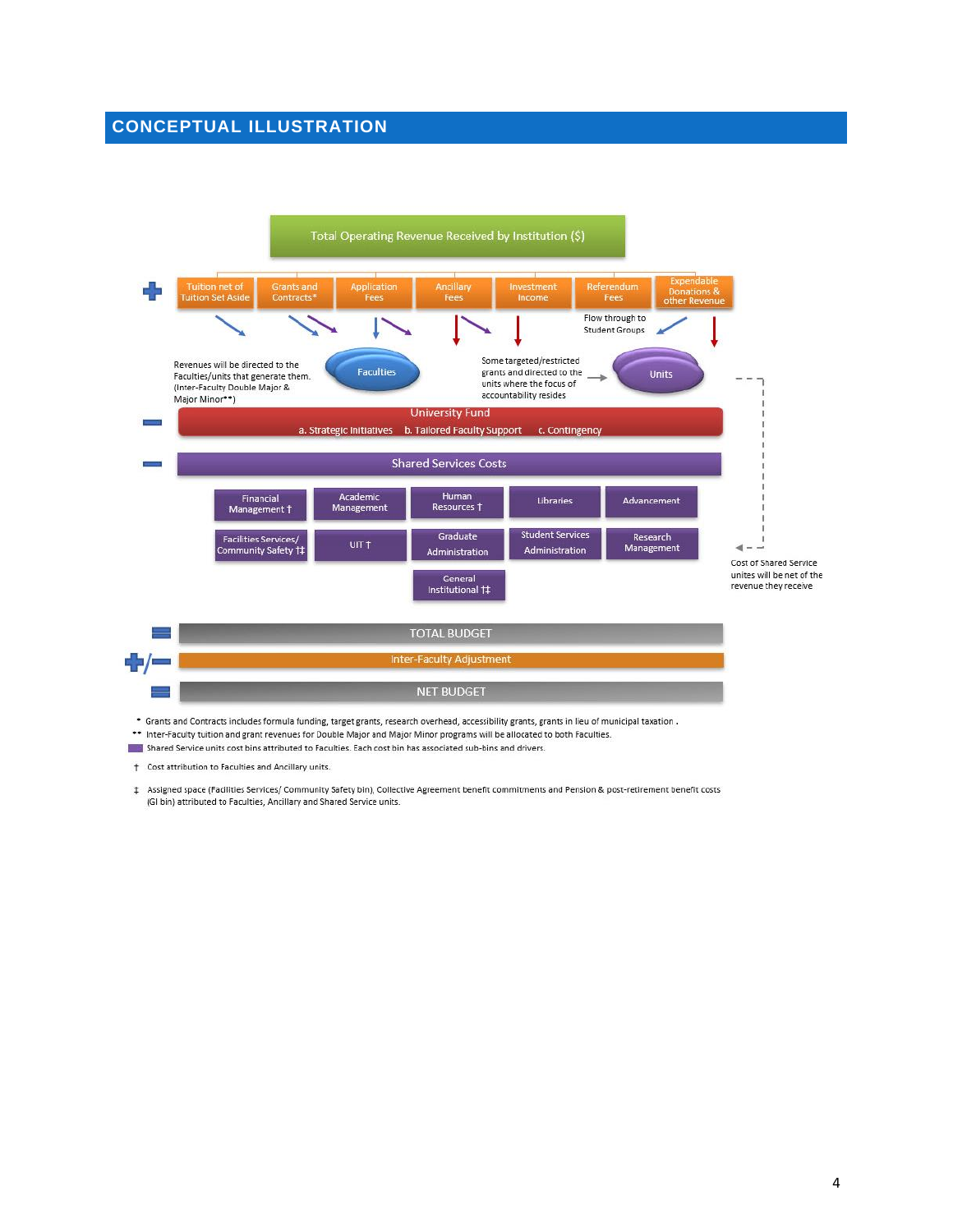### <span id="page-4-0"></span>**SYNOPSIS OF HOW SHARP WORKS**

Faculties engage in teaching and research, and generate associated funding streams through tuition and government operating grants.

Shared Services are administrative units within the University. Examples of Shared Services include the functions of Human Resources, Campus Facility Services, Student Services, Information Technology, etc.

General Institutional (GI) costs represent institution-wide costs that are typically managed by the Finance and Budgets and Asset Management Departments. Typical GI costs include collective agreement commitments, cost of pension special payments, bad debt and tuition waiver charges, etc.

Shared Services and General Institutional costs are often referred to as "bins".

The operating costs of Shared Service and GI bins are charged to Faculties using applicable drivers, e.g. student full-time equivalents, faculty heads, net assignable square metres, etc. The driver for a particular Shared Service or GI bin is intended to allocate costs to Faculties in a manner consistent with how costs are incurred for that Shared Services unit and GI-related cost. As an example, the Human Resources Shared Service is charged to Faculties based on faculty and staff headcount in each respective Faculty.

### <span id="page-4-1"></span>**SUMMARY OF COST BINS AND DRIVERS**

Administrative units are grouped into eleven Shared Services. A Shared Service is a collection of administrative units with similar activities or costs.

A Shared Service may or may not correlate to the current divisional structure at the University. Shared Services may also be composed of administrative units from multiple divisions or alternatively represent a subset of a division.

To contrast the various configurations, examples are highlighted below:

- Human Resources is a Shared Service that matches its current format in the divisional structure.
- Academic Management is a bin that contains administrative units from two divisions: President and PVPA.
- University Information Technology (UIT) costs are attributed through three cost bins: Common Services and Enterprise Academic Services bins in the UIT Shared Service, and Financial Management bin (includes costs in UIT's Enterprise Business Application Services).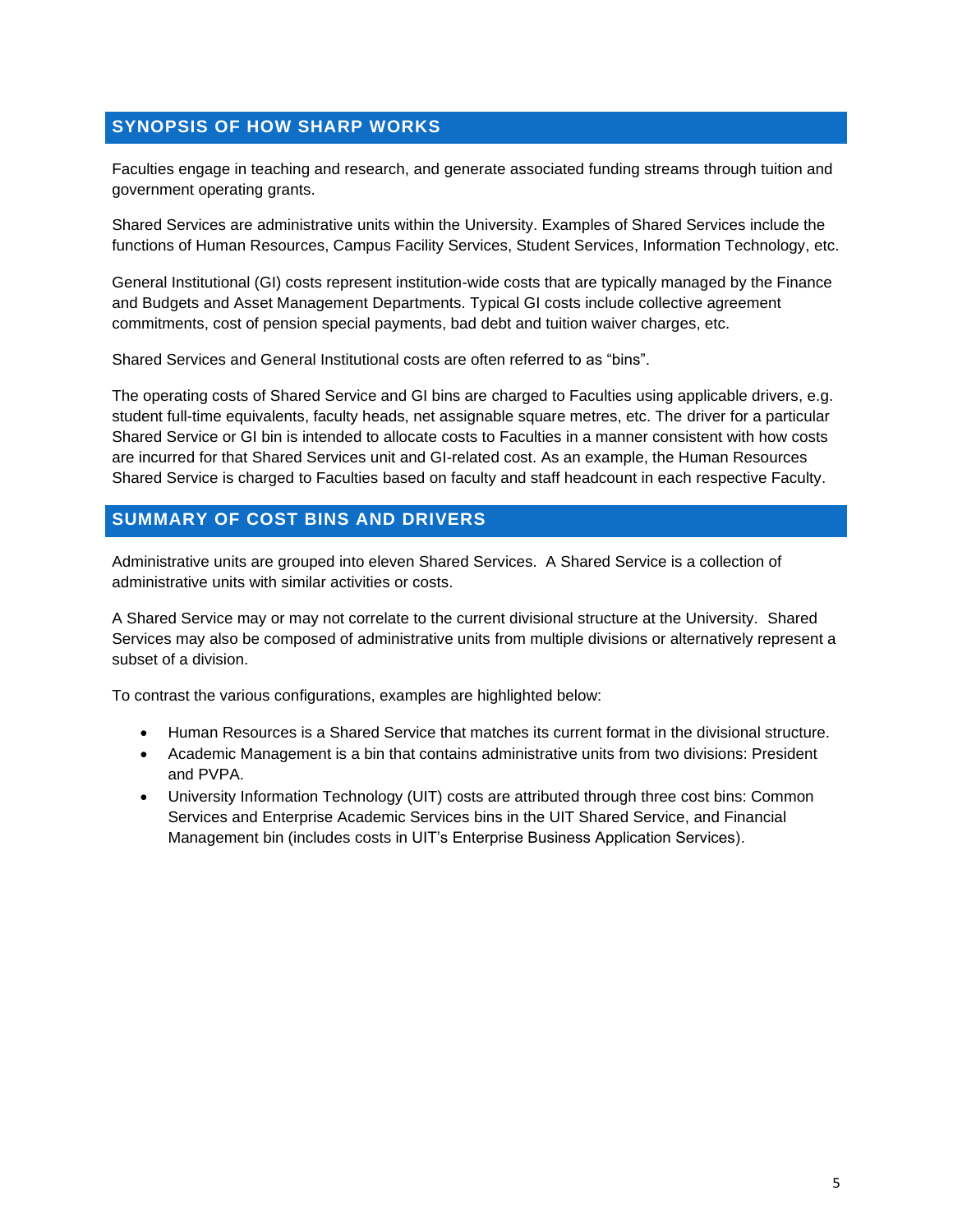# Table of Cost Bins and Drivers

| <b>Shared Service</b>                                                                                    | <b>Cost Bins</b>                              | <b>Sub-Bins</b>              | <b>Driver Methodology</b>                                                                   |
|----------------------------------------------------------------------------------------------------------|-----------------------------------------------|------------------------------|---------------------------------------------------------------------------------------------|
| <b>VPF&amp;A Division</b> (excl. Campus Services, Community Safety, HR & UIT)                            | <b>Financial Management</b>                   |                              | Total Oper. & Research Expend. (3-yr rolling average, slipped 1-year)                       |
| <b>President's Division; PVPA; Faculty Relations</b>                                                     | <b>Academic Management</b>                    |                              | UG FFTEs, Grad & fac FTEs (FT&PT), excl. SCS                                                |
| Division of Equity, People & Culture (excl. Faculty Relations)                                           | <b>Human Resources</b>                        |                              | Population of faculty & staff (headcount)                                                   |
| York Libraries                                                                                           | <b>Collections</b>                            |                              | UG FFTEs, Grad/faculty FTEs (FT&PT); excl. OSG, SCS                                         |
|                                                                                                          | <b>Operating Costs</b>                        |                              | UG FFTEs, Grad/faculty FTEs (FT&PT); excl. OSG, SCS                                         |
| Advancement                                                                                              | <b>Alumni &amp; Community Relations</b>       |                              | Degrees Awarded (5 yr Average)                                                              |
|                                                                                                          | Development (excl. Development Officers)      |                              | 75% Degrees Awarded (5yr avg) & 25% Funds Raised (10yr avg)                                 |
| Campus Services and Community Safety (Space Costs separated by campus - Utilities & Facility Maintenance |                                               | <b>Assigned Space</b>        | Net Assignable Square metres (NASM)                                                         |
| Keele & Glendon and excludes Nadal & PDP which are self funded)                                          |                                               | Common/Unassigned            | Total Population - FFTE (UG) and FTE (Grad, fac, staff); excl. off-campus                   |
|                                                                                                          |                                               | Space                        | students (OSG - PDP, EDU - off campus, SSB - India) & SCS students                          |
|                                                                                                          |                                               | <b>Teaching Space</b>        | Space utilized/Length of Time space utilized                                                |
|                                                                                                          | <b>Other Campus Services (incl. Community</b> | N/A                          | Total Population - Headcount (UG, Grad, fac, staff); excl. off campus                       |
|                                                                                                          | Safety)                                       |                              | students (PDP, Educ, SSB-India) & SCS students                                              |
| <b>UIT</b>                                                                                               | <b>Enterprise Academic Services</b>           |                              | Student population - FFTE (UG) and FTE (Grad); excl. SCS students                           |
|                                                                                                          | <b>Common Services</b>                        |                              | Total population - FFTE (UG) and FTE (Grad, fac, staff); excl. SCS students                 |
| <b>Faculty of Graduate Studies</b>                                                                       | <b>Graduate Administration</b>                |                              | Grad. Population (Headcount) - excl. LLM/PDP and SSB Masters                                |
| <b>Student Services</b>                                                                                  | <b>Student Services Administration</b>        |                              | <b>Other - Office of VP, etc</b> Student population (Headcount); GL @75%                    |
|                                                                                                          |                                               | Recruitment                  | Student Population (Headcount); excl. OSG-LLM/PDP; OSG UG @ 25%; SSB<br>Grad @ 0%; GL @ 75% |
|                                                                                                          |                                               | <b>Admissions</b>            | Student Population (Headcount); OSG UG @ 25%; SSB Grad @ 75%                                |
| VP Research & Innovation                                                                                 | <b>Research Services</b>                      |                              | Population of faculty (Headcount) - Ten. Stream & Prob. (50%)                               |
|                                                                                                          |                                               |                              | Research Expenditure (3 yr rolling average, slipped 1 yr); (50%)                            |
| <b>General Institutional Costs</b>                                                                       | <b>Collective Agree. Benefit Commitments</b>  |                              | Adj. the Standard Fringe Rate to include collective agreements by                           |
|                                                                                                          |                                               |                              | employee group                                                                              |
|                                                                                                          | <b>Pension &amp; Post Retirement Benefits</b> |                              | Pensionable salary base of eligible employee groups                                         |
|                                                                                                          | <b>Tuition Waivers</b>                        |                              | Population of eligible Faculty employees (fac. & staff Headcount)                           |
|                                                                                                          | <b>Bad Debts</b>                              |                              | Ratio of uncollectable fees to total fees (student accounts only)                           |
|                                                                                                          | <b>Other General Inst. Costs</b>              |                              | UG FFTEs, Grad & faculty FTEs (FT & PT); excl. SCS                                          |
|                                                                                                          | <b>Capital Debt/Reserve Payment</b>           | <b>Capital Debt</b>          | Net Assignable Sq. Metres (NASM) of Faculties, SCS adj. for                                 |
|                                                                                                          |                                               |                              | Donations/Funds Raised<br>Net Assignable Sq. Metres (NASM) of Faculties, SCS                |
|                                                                                                          |                                               | <b>Capital Reserve Paymt</b> |                                                                                             |
|                                                                                                          | <b>Centrally Funded UG &amp; Grad</b>         |                              | Student population (UG FFTEs, Grad FTEs - OSG UG @75%; excl. SCS<br>students)               |
|                                                                                                          | Scholarships/Burs.                            |                              |                                                                                             |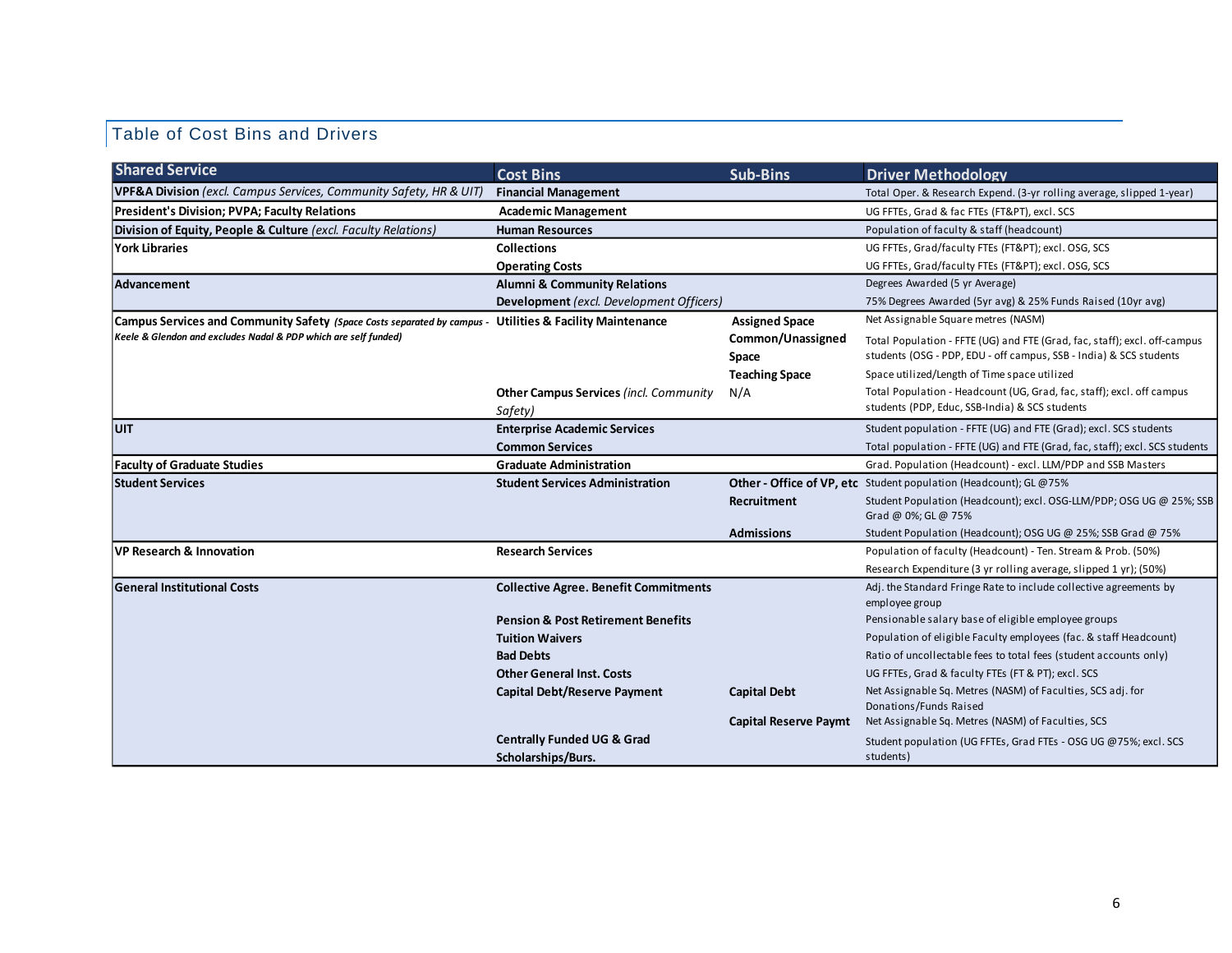### <span id="page-6-0"></span>**HOW ARE SHARED SERVICES FUNDED UNDER SHARP**

The cost of a Shared Service is attributed to Faculties through the SHARP model. In other words, the Faculties fund the budget allocations of the Shared Services.

### SHARP Budget Allocations for Shared Services

The SHARP budget allocation for a Shared Service represents all central funding support that is attributed to the Faculties, and includes:

- Cuttable base
- Non-cuttable base
- Central OTOs (examples: salary OTOs, maternity funding, special one-time funding, etc.)

The budget allocation does not include amounts that are directly supported through a dedicated revenue stream. Excluded from the budget allocations are:

- Targeted grants awarded by the Ministry of Colleges and Universities (MCU) and transferred through the semi-monthly transfer payment to fund 200 operating cost centres [account 099520]
- OUAC application fees [account 099513]
- Centrally-collected ancillary fees (CCA) [account 099511]

### Cascading Costs

Four Shared Service bins are attributed to both Faculties and Shared Services, as they represent significant, recurring costs of the University. The four bins are as follows:

- Campus Services assigned space costs
- Benefits and collective agreement commitments
- Pension
- **Bad debts**

The above bins are called cascading costs as they are charged to each Shared Service, and form part of the ultimate attributed cost of each Shared Service. Example: The pension cost of Finance personnel is embedded into the cost of the Financial Management bin and this total bin is ultimately charged to Faculties.

The amount charged to the Faculties in respect of a Shared Service is the total of the:

- SHARP budget allocation for the Shared Service, plus
- Cascading costs for that particular Shared Service.

While an understanding of cascading costs is informative to Shared Service units, the budgetary impact is irrelevant. Each Shared Service receives compensatory funding to offset the additional costs of cascaded costs, so the Shared Service is in a neutral position.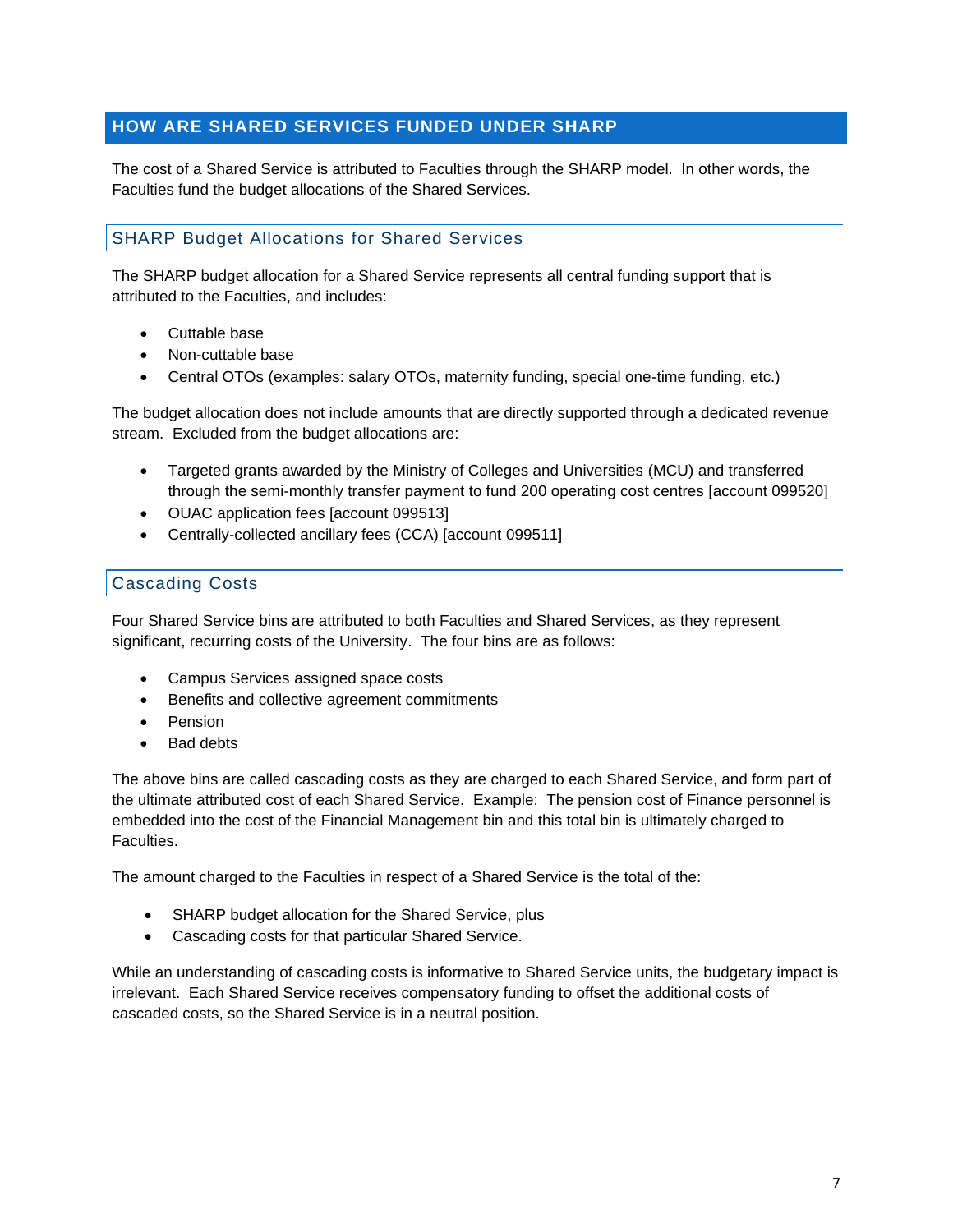### <span id="page-7-0"></span>**WHAT CHANGED FOR SHARED SERVICES UNDER SHARP**

The funding for an administrative unit under SHARP is determined through the following parameters.

#### Rolling the Incremental Base Forward to SHARP

Shared Services units entered SHARP in 2017-18 with their previous base budgets intact from the incremental budget model.

Funding continues to be allocated at a cost centre (or ATL) level.

Future base budgets and any other funding for Shared Service units will be subject to the recommendations of the Presidential Advisory Councils, namely the Budget Council (for base budget requests) and University Fund Council (for time-limited requests) that are approved by the President.

#### Salary Increment Funding

When SHARP was implemented in 2017-18. Salary increments were funded at 50% of eligible salary increases. Beginning budget year 2022-23, salary increments will be funded at 100% of eligible salary increases, for all affiliations.

As per continuing practice, cost centres that are funded entirely through external revenues or OTO budget transfers are not eligible for salary increment funding.

#### Accountability

Shared Service units receive their budget allocations to support the revenue-generating areas of the University (Faculties, School of Continuing Studies, Ancillary Services) and each other. Accountability is a key principle of SHARP, and the tools for documenting and delivering expected service levels are being developed as part of the University's Service Excellence program.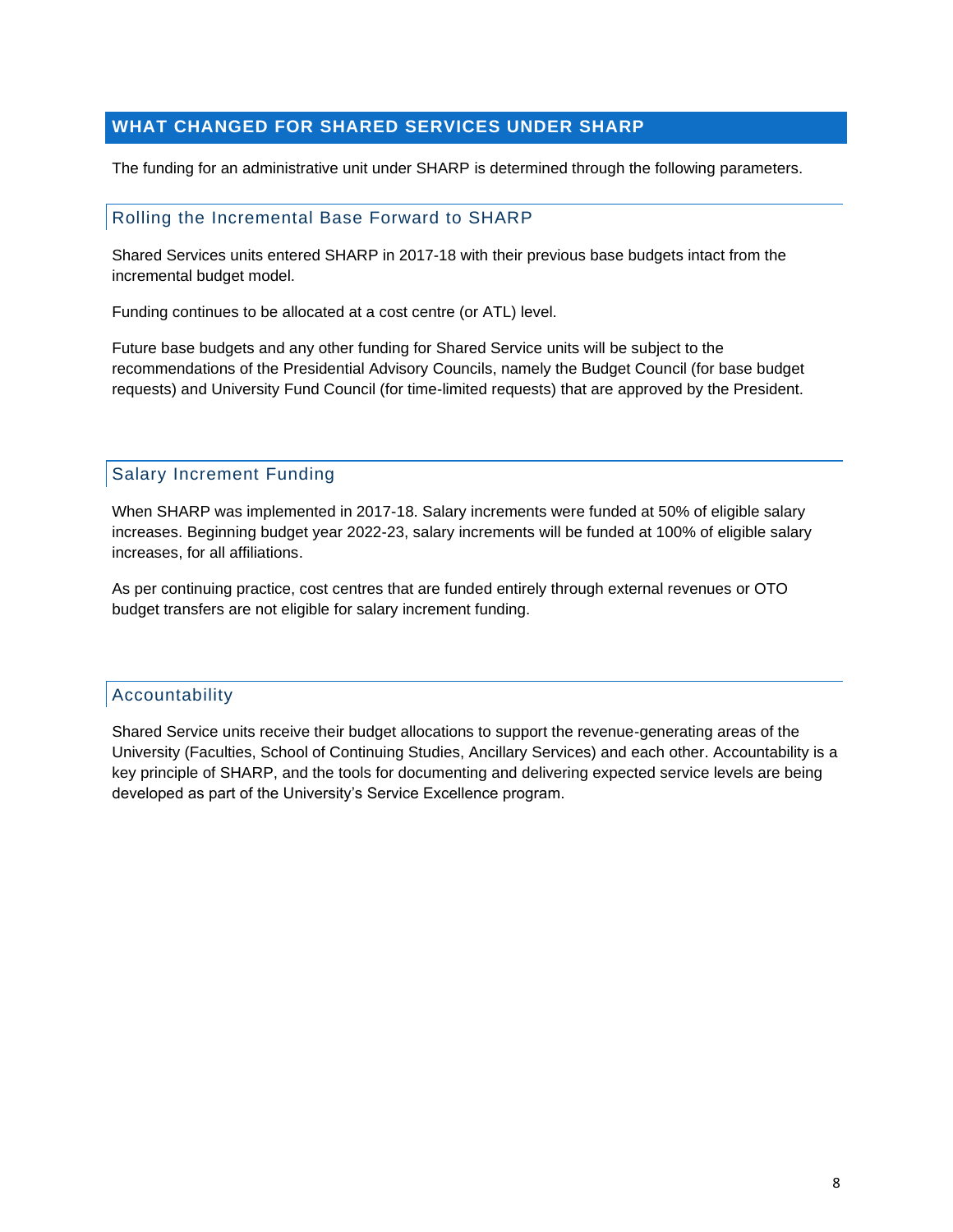#### SHARP TRANSITION TAX

#### **Calculation**

Upon implementation of SHARP, a transition tax was applied to all Faculties, Shared Services, and Ancillary Services. The SHARP transition tax was intended to fund the transition support given to Faculties under SHARP.

The SHARP transition tax was calculated using 2013-14 financial data and the dollar value was fixed and applied to budget years 2017-18 to 2021-22.

#### Recording of SHARP Tax

The SHARP Tax of 2.62% was applied beginning in fiscal year 2017-18 and in every year of the budget call as a recurring XTO charge until fiscal year 2021-22, in account 099650 SHARP Tax OTO. In 2022- 23, the SHARP Tax will be eliminated from account 099650 and recorded/allocated in account 099108 (SHARP Tax Neutralization Cuttable Base) and 099303 (SHARP Tax Neutralization Noncuttable Base). Effectively, this will keep the budget allocations of the Shared Services units net neutral. These accounts will be prepopulated for each cost centre.

#### Budget Cuts and/or Taxes in Future Years

The present working assumption is that the existing 2.62% tax which was applied in 2021-22 will continue as base in Shared Services and be eliminated in Faculties and Ancillaries beginning 2022-23 and going forward. No further tax or budget cut is anticipated at this point but could be a future consideration for the Budget Council.

#### <span id="page-8-0"></span>**PREPARATION OF 2022-23 BUDGET AND OUTER YEARS**

The Budgets and Asset Management Office will provide projected budget allocations for 2022-23, 2023- 24 and 2024-25 to support the budgetary submissions of Shared Service units. Budgetary personnel in administrative units should rely heavily on this information.

If Shared Service units expect significant differences from the budget guidance provided by the Budgets and Asset Management Office, we ask that you interface with BAM.

### **IMPORTANT NOTE**

**All items below are not part of the Budget Envelope for Shared Services.**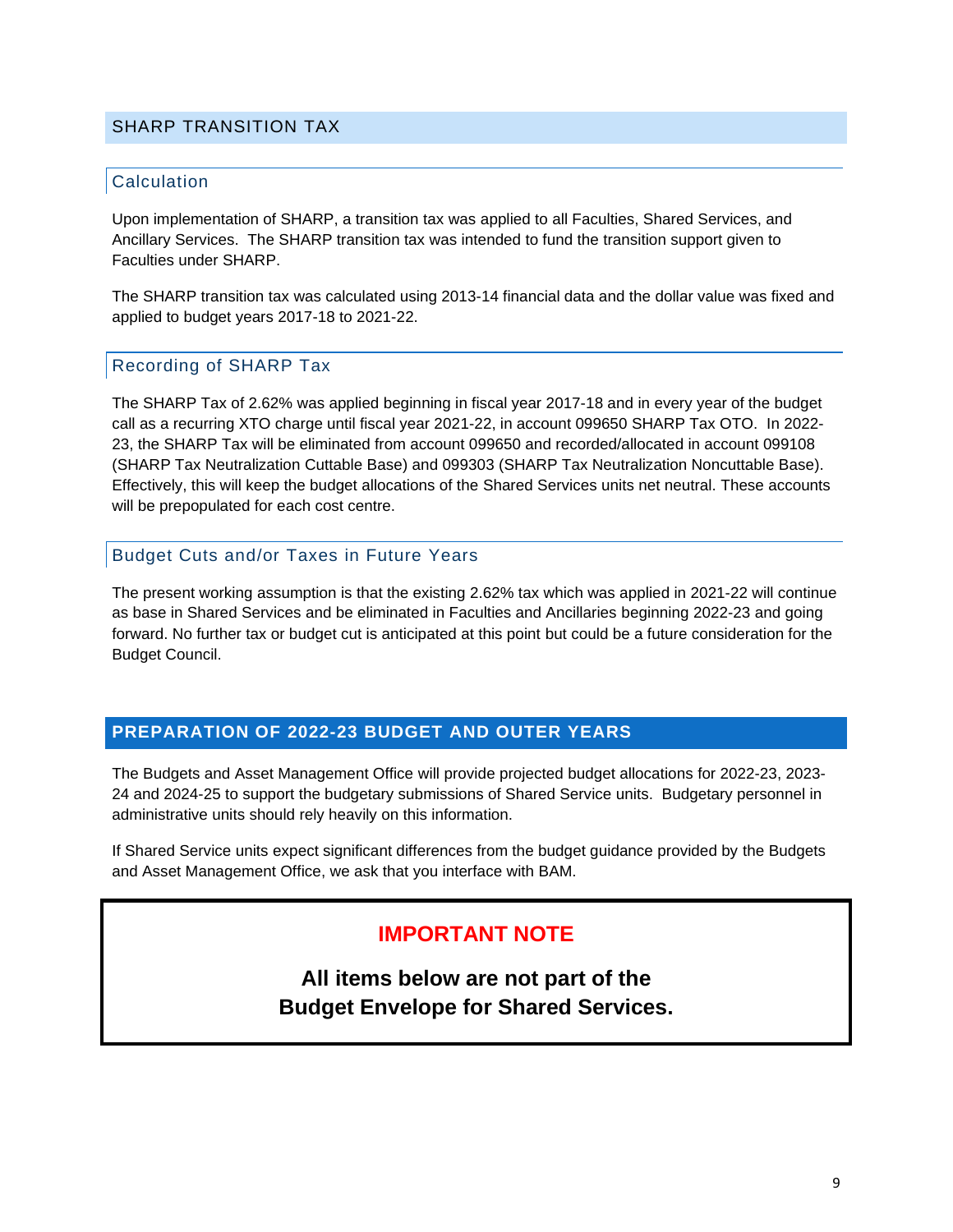### <span id="page-9-0"></span>**CENTRALLY-COLLECTED REVENUES EXCLUDED FROM FUNDING ENVELOPE**

The following are centrally-collected funding that is distributed outside of the funding envelope using OTO budget accounts:

| Revenue                                                                                                    | <b>Account</b>                      |
|------------------------------------------------------------------------------------------------------------|-------------------------------------|
| Centrally collected ancillary fees (CCA)                                                                   | 099511 In-Year Enr Ancillary Fees   |
| <b>OUAC</b> application fees                                                                               | 099513 In-Year OTO OUAC             |
| Restricted operating grants from MCU that are<br>targeted to a specific Faculty for a dedicated<br>purpose | 099520 In-Year MCU Grants from Ctrl |

The Budgets and Asset Management Office has provided budget guidance on the above items to the Shared Services to assist with their planning. **However, Shared Service units are responsible for ensuring the projections are prudent and align with their expectations since Shared Service units are responsible for the budget amounts for these lines.** 

If Shared Service units expect significant differences from the budget guidance provided by the Budgets and Asset Management Office, we ask that administrative staff interface with BAM.

#### *Important Note*

The above revenues will be distributed to Shared Services in the exact amount received during the fiscal year (irrespective of any budget guidance provided by BAM or the amount budgeted during the Budget Call). There will be an in-year variance between actual funding and budget projections.

### List of Targeted Grants

The following is a list of targeted grants that York is presently receiving through the MCU semi-monthly transfer payment. Listed below are grants credited to fund 200 operating cost centres.

#### *VPS – Student Services*

Women's Campus Safety Aboriginal Student Success Fund for Universities Access for Students with Disabilities (AFSD) Interpreter Fund Autism Spectrum Disorder Project Mental Health Services Mental Health Workers Grant for Universities

#### *VPS - Scholarships & Bursaries*

First Generation Bursary Access - Aboriginal PSET Bursary / Projects Queen Elizabeth II Scholarship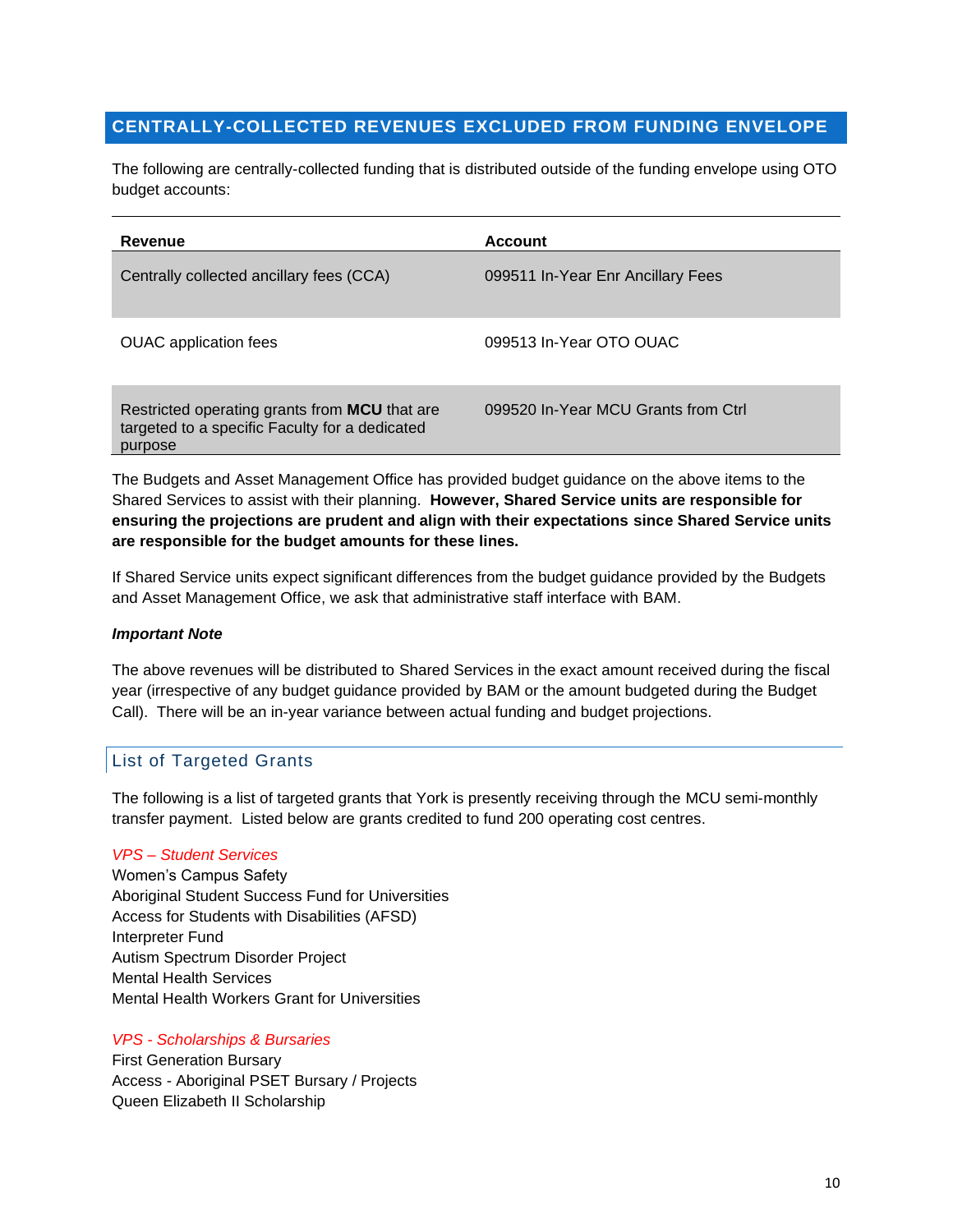Canada Student Grant for Students with Disabilities – Federal Bursaries for Students with Disabilities – Provincial Career Services Funding

Note that any grants not listed above are considered direct revenue to the Shared Service unit and should be budgeted on appropriate external revenue or ECR account. These types of grants would typically come from other Federal or Provincial bodies (i.e. not MCU). Such grants should be budgeted on the appropriate external revenue or ECR account.

### <span id="page-10-0"></span>**OTHER CENTRAL FUNDING**

Other central funding typically comes from two sources, either collective agreement funding or strategic funding allocations from the University Fund. Shared Services are responsible for developing their own budgetary estimates.

### Collective Agreements

Faculties or administrative units may receive OTO funding pursuant to various provisions in collective agreements. All funding will be passed through 099521 In-Year OTO CA.

### Strategic Allocations

Faculties or administrative units may receive OTO strategic funding from the University Fund through submissions to the University Fund Council.

Any funding successfully awarded from the University Fund will be processed through account 099500 InYear OTO to/fr GI/Com.

### <span id="page-10-1"></span>**DIRECT REVENUES TO SHARED SERVICES**

### Existing Direct Revenues

Shared Service units continue to be solely responsible for estimating their direct revenues, those being:

- External revenues
- External cost recoveries
- Internal cost recoveries
- Interfund transfers
- Budget allocations to/from other departments (i.e. allocations that are not centrally sourced)

The above revenues should be budgeted in a consistent manner as prior year Budget Calls using the same general ledger account codes that have typically been utilized.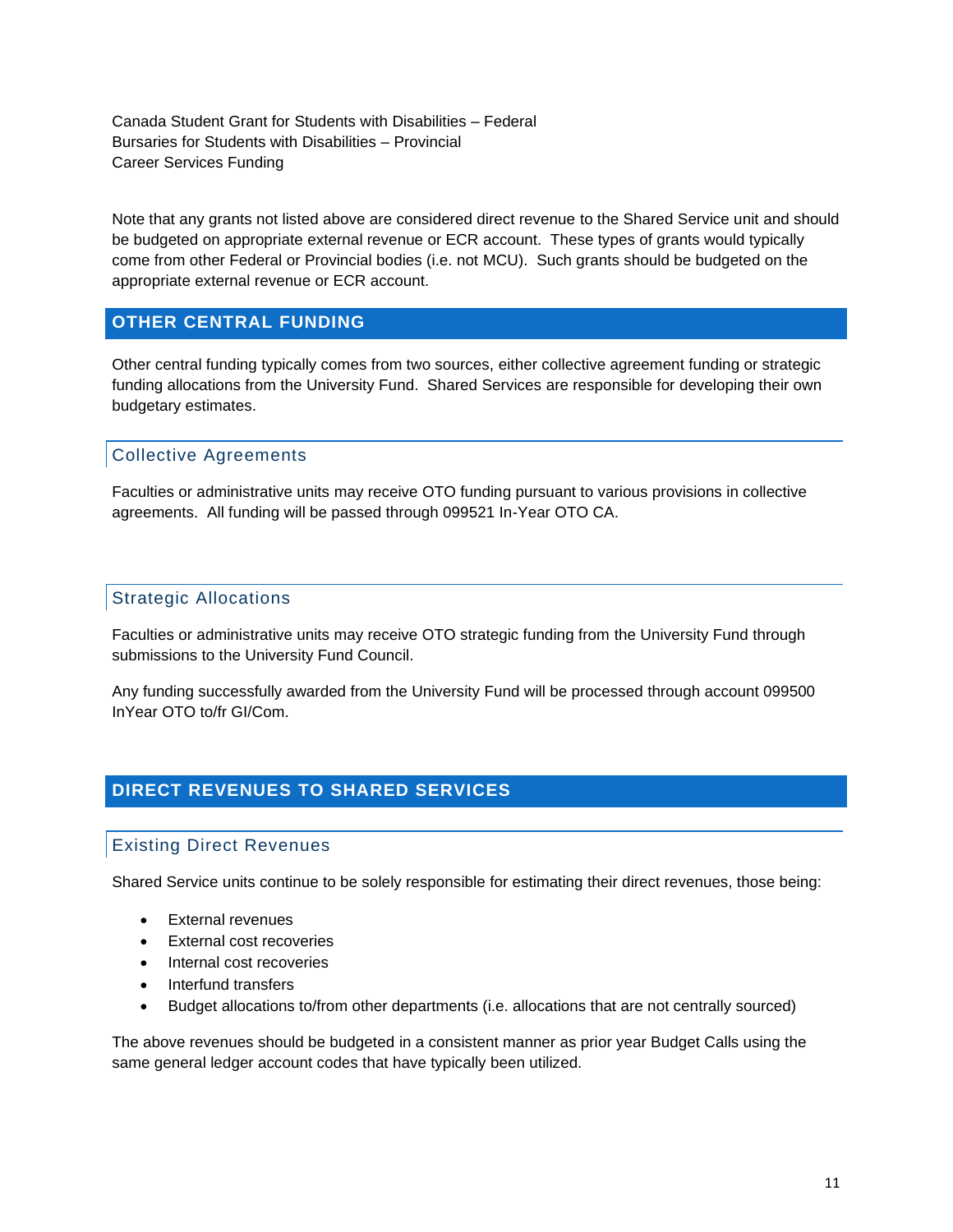#### *Important Note*

**It is essential that all inter-department budget allocations are confirmed with the counter-party**. It is the responsibility of the two units/parties to conclude on funding arrangements, as these agreements are not centrally-mediated. Likewise, collaboration is important to ensure that the funding/cost is reflected in each party's respective budget.

The following accounts are used for inter-department budget transfers:

099911 InYear OTO to/fr OtherDept 099912 In-Year OTO to/fr W/InFac/Dept

### <span id="page-11-0"></span>**OTHER BUDGETARY PARAMETERS**

Beyond the SHARP-related guidance noted throughout these guidelines, the Budgets and Asset Management Office has provided information on other important budgetary parameters.

### Compensation Increases

Budget administrators should familiarize themselves with the compensation increases outlined in the collective agreements so they can appropriately budget their compensation expense.

#### *Important Note*

Under the previous incremental model, some administrative units chose to zero budget for both the salary increases and the associated central increment funding (i.e. neither the salary increase nor increment funding would be budgeted). Doing so was neutral to the departmental budget, but would misrepresent the University's institutional budget.

Please note that this past practice has been discontinued under SHARP. **All units are responsible for separately budgeting the increment funding (@ 100% of eligible salary increases) and full cost of compensation increases.** These amounts should be budgeted accurately on the appropriate budget allocation and salary expenditure lines.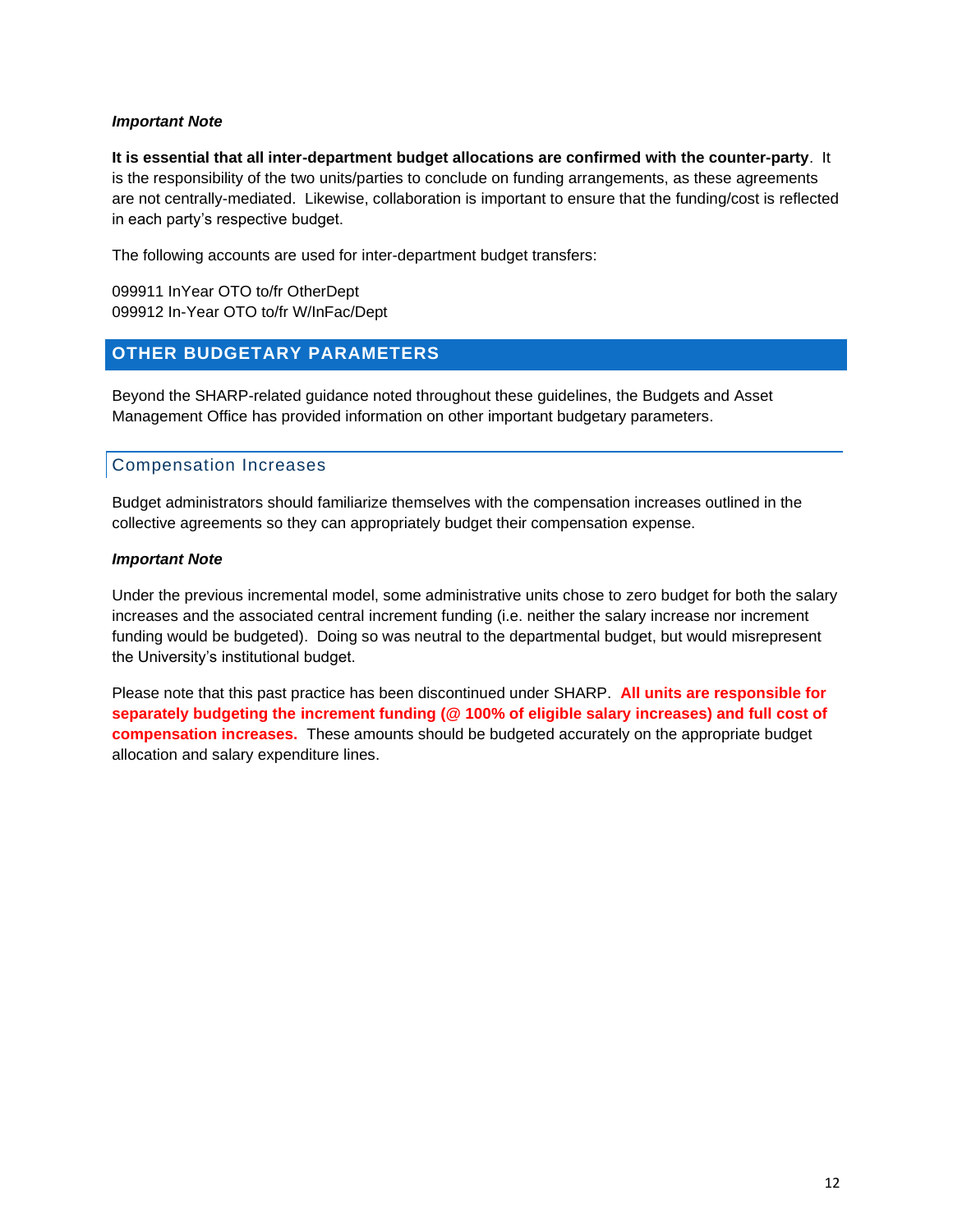| <b>AFFILIATIONS</b>             | <b>TERM OF</b><br><b>COLLECTIVE</b><br>AGREEMENT <sup>1</sup> | CA<br><b>EXPIRY</b><br><b>DATE</b> | <b>SALARY INCREMENTS FOR PLANNING</b><br><b>PURPOSES</b> |                             |                             |                             |
|---------------------------------|---------------------------------------------------------------|------------------------------------|----------------------------------------------------------|-----------------------------|-----------------------------|-----------------------------|
|                                 |                                                               |                                    | <b>Type</b>                                              | <b>FY2023</b>               | FY 2024                     | FY 2025                     |
| <b>Academic</b>                 |                                                               |                                    |                                                          |                             |                             |                             |
| <b>YUFA</b>                     | <b>Under Negotiation</b>                                      |                                    | <b>ATB</b><br><b>PTR</b>                                 | 1.00%<br>\$2,750            | 1.00%<br>\$2,750            | 1.00%<br>\$2,750            |
| <b>OHFA</b>                     | 2019-2022                                                     | 30-Jun-22                          | <b>ATB</b><br><b>PTR</b><br><b>Merit</b>                 | 1.00%<br>\$1,570<br>\$1,525 | 1.00%<br>\$1,570<br>\$1,525 | 1.00%<br>\$1,570<br>\$1,525 |
| <b>CUPE 3903-1</b>              | 2020-2023                                                     | 31-Aug-23                          | <b>ATB</b>                                               | 1.00%                       | 1.00%                       | 1.00%                       |
| <b>CUPE 3903-2</b>              | 2020-2023                                                     | 31-Aug-23                          | <b>ATB</b>                                               | 1.00%                       | 1.00%                       | 1.00%                       |
| CUPE 3903-3                     | 2020-2023                                                     | 31-Aug-23                          | <b>ATB</b>                                               | 1.00%                       | 1.00%                       | 1.00%                       |
| Non-<br><b>Academic</b>         |                                                               |                                    |                                                          |                             |                             |                             |
| YUSA                            | <b>Under Negotiation</b>                                      |                                    | <b>ATB</b>                                               | 1.00%                       | 1.00%                       | 1.00%                       |
| <b>CUPE 1356</b>                | <b>Under Negotiation</b>                                      |                                    | <b>ATB</b>                                               | 1.00%                       | 1.00%                       | 1.00%                       |
| <b>CUPE 1356-1</b>              | <b>Under Negotiation</b>                                      |                                    | <b>ATB</b>                                               | 1.00%                       | 1.00%                       | 1.00%                       |
| <b>IUOE</b><br>CPM <sup>2</sup> | <b>Under Negotiation</b>                                      |                                    | ATB<br><b>ATB</b>                                        | 1.00%<br>1.00%              | 1.00%<br>1.00%              | 1.00%<br>1.00%              |

<sup>1</sup> Where there is no collective agreement in place for the fiscal year, a rate of 1.00% should be used for planning purposes, in line with the three-year moderation period introduced in Bill 124.

<sup>2.</sup> CPM employees are also eligible to receive step progression increases, which have been incorporated into the Salary Planning Report, as well as a Performance Based Recognition Award (PBRA) from CPM Grades D-J. The Salary Planning Report assumes the mid-range from PBRAs (e.g. 2% for Grade H) though Administrators can determine the appropriate unit-specific assumptions relating to merit pay and incorporate into their budgets.

ATB = Across The Board

PTR = Progress Through The Ranks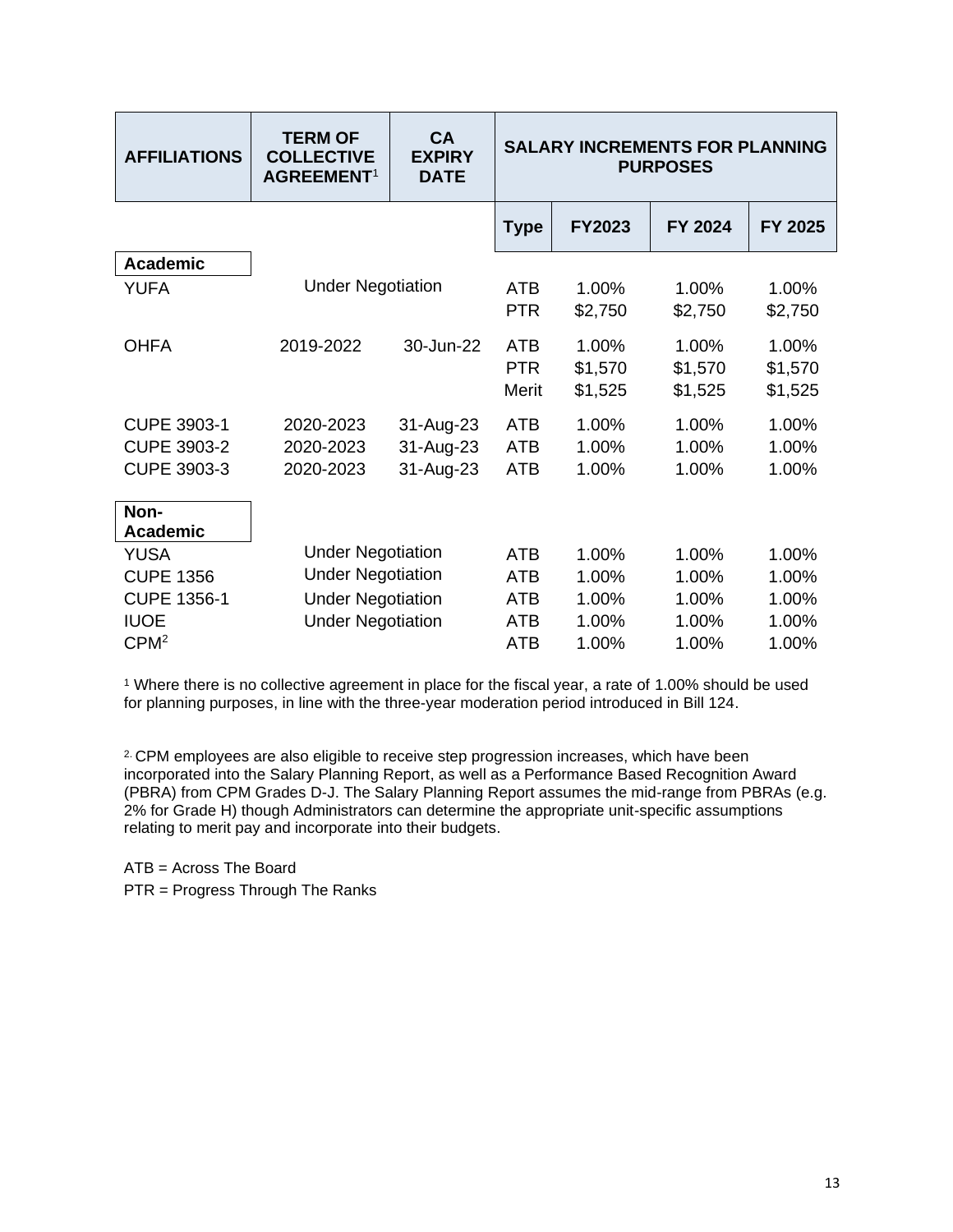### Standard Benefit Rates for 2022-23

Standard benefit rates in budget year 2022-23 are remaining the same as 2021-22. The attached schedule reflects the benefit rates that apply for Funds 100, 200, 300, and 600. Please use the following rates as planning assumptions for all years of the rolling budget.

| <b>Affiliation</b>            | $2021 - 22$<br><b>Rate</b> | <b>Affiliated</b><br><b>Salary</b><br>Plan(s) | <b>Salary Plan Description(s)</b>          |
|-------------------------------|----------------------------|-----------------------------------------------|--------------------------------------------|
| YUFA / YUFA Exempt            | 19.0%                      | <b>UFA</b>                                    | <b>York University Faculty Association</b> |
|                               |                            | <b>UFE</b>                                    | York Univ Faculty Assoc-Exempt             |
|                               |                            | <b>UTV</b>                                    | <b>YUFA EX - True Visitor</b>              |
| <b>OHFA</b>                   | 19.0%                      | <b>OSG</b>                                    | Osgoode Hall Law Association               |
|                               |                            | <b>OGE</b>                                    | Osgoode Exempt                             |
|                               |                            | <b>OGV</b>                                    | Osg Hall Law-VisitingFTFaculty             |
| <b>CUPE3903 Unit 1</b>        | 32.0%                      | QU <sub>1</sub>                               | Cdn Union of Public Emp 3903-1             |
| <b>CUPE3903 Unit 2</b>        | 22.0%                      | QU <sub>2</sub>                               | Cdn Union of Public Emp 3903-2             |
| <b>CUPE3903 Unit 2</b>        | 80.0%                      | QU <sub>3</sub>                               | Cdn Union of Public Emp 3903-3             |
| <b>CUPE3903 Unit 4</b>        | 23.0%                      | QU4                                           | Cdn Union of Public Emp 3903-4             |
| CUPE3903 Exempt               | 10.0%                      | <b>QUE</b>                                    | Cdn Union of Public Emp 3903-E             |
| <b>YUFA Retirees</b>          | 10.0%                      | <b>UFR</b>                                    | <b>YUFA Retirees</b>                       |
| <b>Senior Executive</b>       | 25.0%                      | <b>SRX</b>                                    | <b>Senior Executives</b>                   |
| <b>CPM</b>                    | 25.0%                      | <b>CPM</b>                                    | Conf. Profes. & Managerial                 |
| <b>YUSA</b>                   | 31.0%                      | <b>USA</b>                                    | <b>York University Staff Assoc</b>         |
| <b>YUSA 2</b>                 | 10.0%                      | <b>USP</b>                                    | YUSA 2 - Part time                         |
| <b>YUSA 2 Casual/YUTA</b>     | 10.0%                      | <b>USC</b>                                    | YUSA 2 - Casual                            |
| <b>YUSA3</b>                  | 31.0%                      | US <sub>3</sub>                               | York Univ Staff Assoc-Unit 3               |
| <b>CUPE1356</b>               | 34.0%                      | <b>CUP</b>                                    | CUPE 1356 Full-time                        |
| CUPE1356-1                    | 27.0%                      | CP <sub>2</sub>                               | <b>CUPE 1356-1</b>                         |
| CUPE1356-2                    | 10.0%                      | CU <sub>2</sub>                               | CUPE $1356 - 2$ Part-time                  |
| Part-time 1356                | 10.0%                      | <b>CPT</b>                                    | CUPE 1356 Part-time                        |
| <b>IUOE</b>                   | 26.5%                      | <b>IUO</b>                                    | Inter Union of Operating Engin             |
| <b>Post Doctoral Visitors</b> | 15.0%                      | <b>PDV</b>                                    | <b>Post Doctoral Visitor</b>               |
| <b>Post Doctoral Fellows</b>  | 10.0%                      | <b>POS</b>                                    | <b>Post Doctoral Fellows</b>               |
| <b>Research Assistants</b>    | 20.4%                      | <b>RAS</b>                                    | <b>Research Assistant</b>                  |
| Part-time Research Assistants | 10.0%                      | <b>GSR</b>                                    | <b>Graduate Research Assistant</b>         |
| <b>Research Associates</b>    | 23.5%                      | <b>RAC</b>                                    | <b>Research Associates</b>                 |
| <b>YUELI</b>                  | 25.0%                      | ULE                                           | <b>YUELI Contract Teachers</b>             |
| Part-time YUELI               | 10.0%                      | <b>ULP</b>                                    | <b>YUELI Part-time Instructor</b>          |
| <b>Other Classifications</b>  | 10.0%                      | Various                                       | Refer to benefit memo for details          |
| Benefits Do Not Apply         | 0.0%                       | <b>CHT</b>                                    | Host teachers<br><b>CLH</b>                |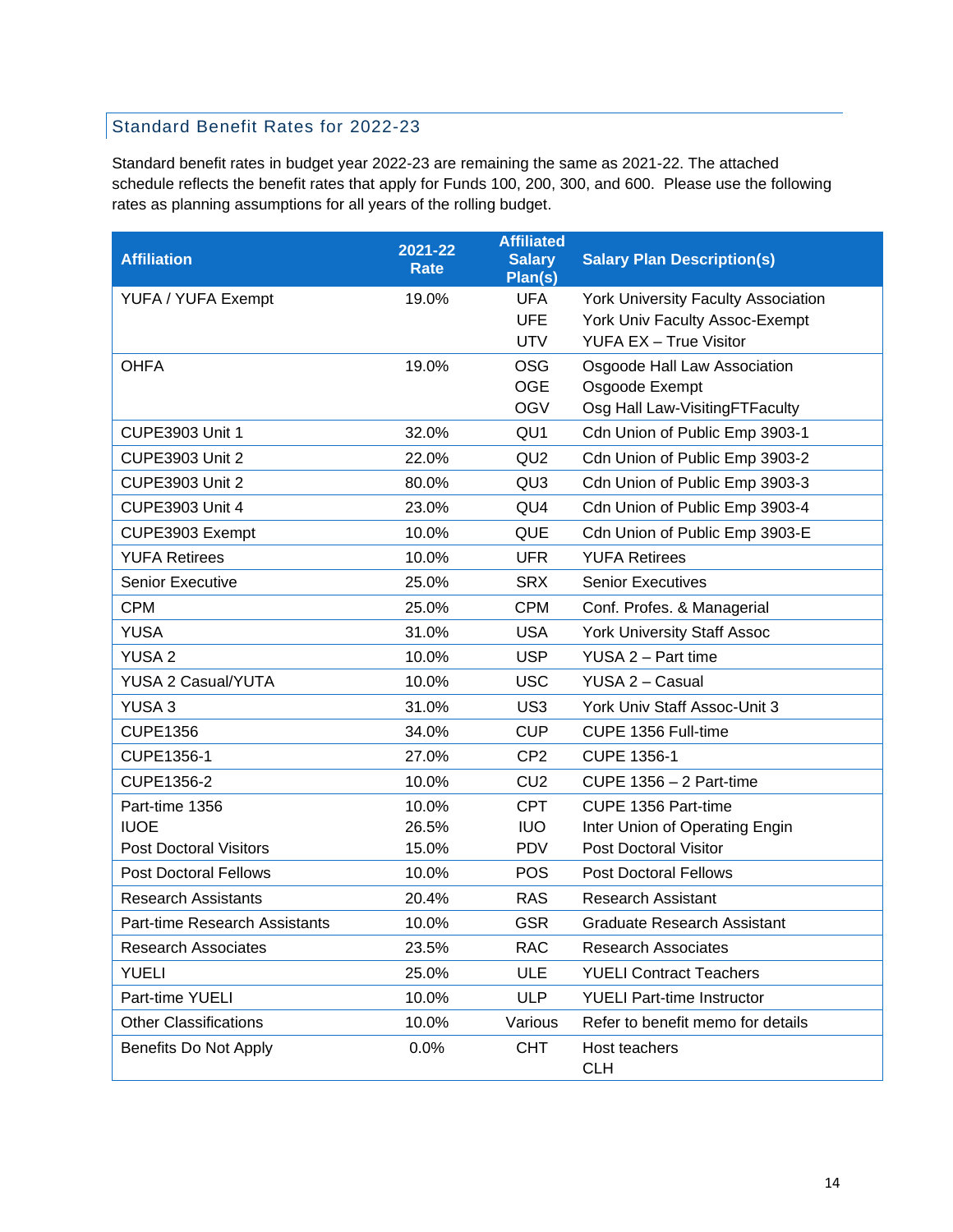### <span id="page-14-0"></span>**SALARY PLANNING TOOLS**

Salaries and benefits are the largest cost of the University, typically representing anywhere from 80-100% of Faculty or unit expenditures. The following tools are available to assist in the planning and costing of employee complement.

#### **SHARP Salary Planning Report**

- This Excel-based file is available to project salaries.
- This report:
	- − reflects current complement and all processed ETFs
	- can be run by cost centre, ATL, department, or financial roll-up
	- − is easily manipulated with advanced Excel features (filter, pivot)
	- − is pre-populated with salary increases which are effective-dated
	- − applies standard benefit rates
	- − has functionality for sabbaticals or partial FTEs
	- − includes a separate tab that lists vacant positions
	- − includes the new CPM framework
	- − calculates central increment funding (for base-funded Shared Services)

#### **Budget by Position**

- Budget by position is a supplementary tool that allows users to capture salary budgets at a position level.
- This process allows users to upload a detailed schedule by position that supports their salary budget. This detailed schedule will then be available in eReports and will also be linked to the Statement of Operations and various other reports.
- This schedule will then be used to create a reconciliation report between actual and budgeted payroll charges which will help identify causes of variances between budgeted and actual salary amounts.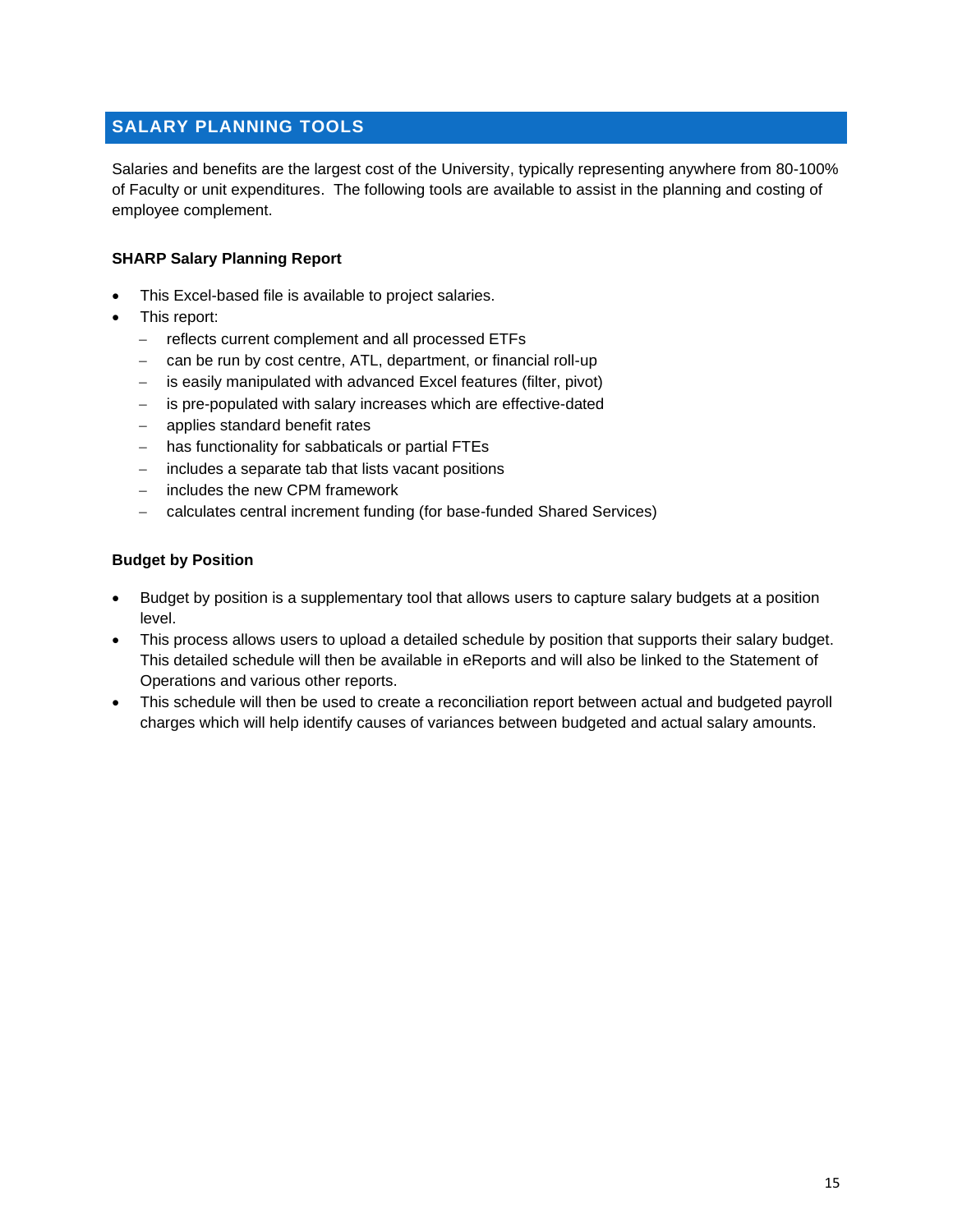### <span id="page-15-0"></span>**BUDGET DEADLINES FOR THE 2022-23BUDGET CALL**

The following diagram outlines the process and deadlines for the 2022-23 Budget Call:

#### **May/June 2021**

Office of the Provost commences enrolment contract discussions with the Faculties for future years

Office of Budgets and Asset Management (BAM) calculates year-end adjustments for the previous year's budget

BAM allocates funds to the Faculties and Units as per the approved budget plan

#### **September 2021**

Faculty enrolment contracts for future years are finalized and embedded into the upcoming multiyear budgets

#### **October 2021**

Budget Council reviews requests for base budget increases from Shared Services Units and advises the President for a final decision (deferred to 2022 for the 2023-24 Budget Cycle).

#### **November 2021**

University Fund Council reviews requests for time-limited strategic investments from Faculties and Shared Services Units and advises the President for final decisions.

Budgets and Asset Management distributes budget envelopes to the Faculties

Budgets and Asset Management distributes budget allocations to Shared Service units

#### **January 2022**

In-year enrolment projections updated and shared with Faculties

Faculties and Shared Service units finalize and upload their in-year forecasts **(deadline – January 31, 2022)**

#### **February 2022**

Faculties and Shared Service Units complete multi-year budgets **(deadline – February 15, 2022)**, approved by the Divisional Senior Executive Officers **(deadline – February 28, 2022)**

Board Finance & Audit Committee reviews in-year forecasts

#### **April 2022**

Budgets and Asset Management finalizes multi-year budgets

Board of Governors approves multi-year budget plan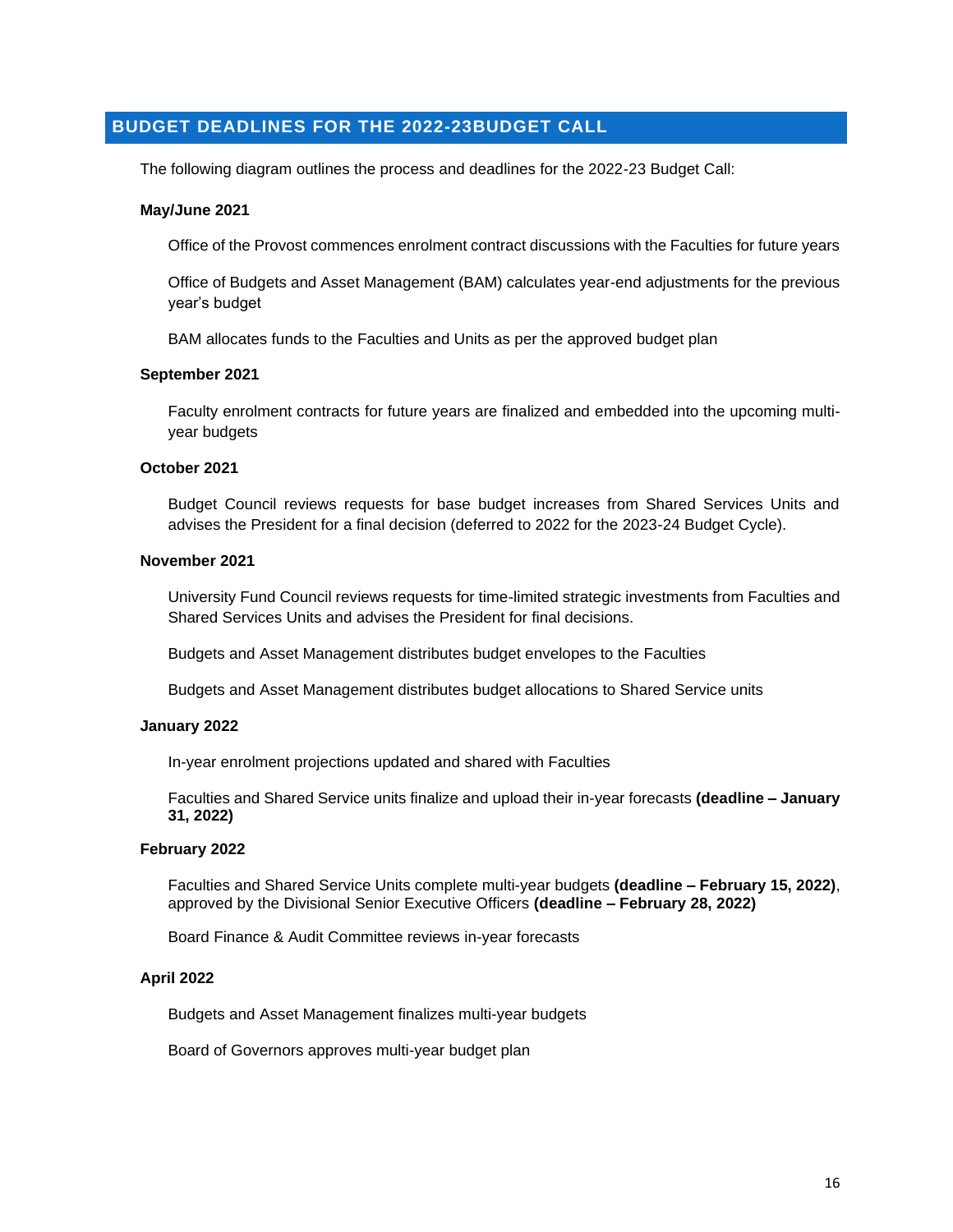# <span id="page-16-0"></span>**ACCOUNT CODES**

|                                      |        | <b>CENTRALLY FUNDED SHARED SERVICES</b> |        | <b>NON-FUNDED SHARED SERVICES</b>    |
|--------------------------------------|--------|-----------------------------------------|--------|--------------------------------------|
| <b>SHARP OTO Budget Allocations</b>  |        |                                         |        | <b>SHARP OTO Budget Allocations</b>  |
|                                      | 099503 | InYear OTO to/fr 20/Com                 |        |                                      |
|                                      | 099504 | InYear OTO Salary to/fr Ctrl            | N/A    |                                      |
|                                      | 099508 | <b>InYear OTO Enr TSA</b>               |        |                                      |
|                                      |        |                                         |        |                                      |
| <b>Other OTO Budget Allocations</b>  |        |                                         |        | <b>Other OTO Budget Allocations</b>  |
|                                      | 099500 | InYear OTO to/fr GI/Com                 |        |                                      |
|                                      | 099511 | InYear OTO Enr Ancillary Fee            | 099511 | InYear OTO Enr Ancillary Fee         |
|                                      | 099513 | In-Year OTO OUAC Other                  |        |                                      |
|                                      | 099520 | InYear OTO MTCU fr Ctrl                 |        |                                      |
|                                      | 099521 | In-Year OTO CA                          |        |                                      |
|                                      | 099911 | InYear OTO to/fr OtherDept              |        |                                      |
|                                      | 099912 | InYear OTO to/fr W/inFac/Dept           |        |                                      |
| <b>SHARP Base Budget Allocations</b> |        |                                         |        | <b>SHARP Base Budget Allocations</b> |
| Cuttable                             | 099010 | Initial CutBase fr 20 to Com            | N/A    |                                      |
|                                      | 099103 | InYear CutBase to/fr 20/Com             |        |                                      |
|                                      | 099105 | In-Year Salary Cut Base fr Ctr          |        |                                      |
|                                      | 099108 | InYrSHARPTax Neutrlztn-CutBase          |        |                                      |
|                                      | 099130 | In-Year SHARP Base Adj.                 |        |                                      |
| Non                                  | 099011 | Initial Non-CutBase fr20 toCom          |        |                                      |
|                                      | 099313 | InYear Non-CutBase to/fr 20/Co          |        |                                      |
|                                      | 099317 | In-Year Sal NonCutBase Fr Ctrl          |        |                                      |
|                                      |        | InYr SHARPTax Neutriztn-                |        |                                      |
|                                      | 099303 | <b>NonCutBase</b>                       |        |                                      |
| <b>Other Base Budget Allocations</b> |        |                                         |        | <b>Other Base Budget Allocations</b> |
| Cuttable                             | 099100 | InYear Cut Base to/fr GI/Com            | N/A    |                                      |
|                                      | 099110 | InYear CutBase to/fr OtherDept          |        |                                      |
|                                      | 099131 | In-year salary CBase b/w depts          |        |                                      |
| Non                                  | 099111 | InYear NonCutBase to/fr GI/Com          |        |                                      |
|                                      | 099314 | InYear Non-CutBase to/frOthDep          |        |                                      |